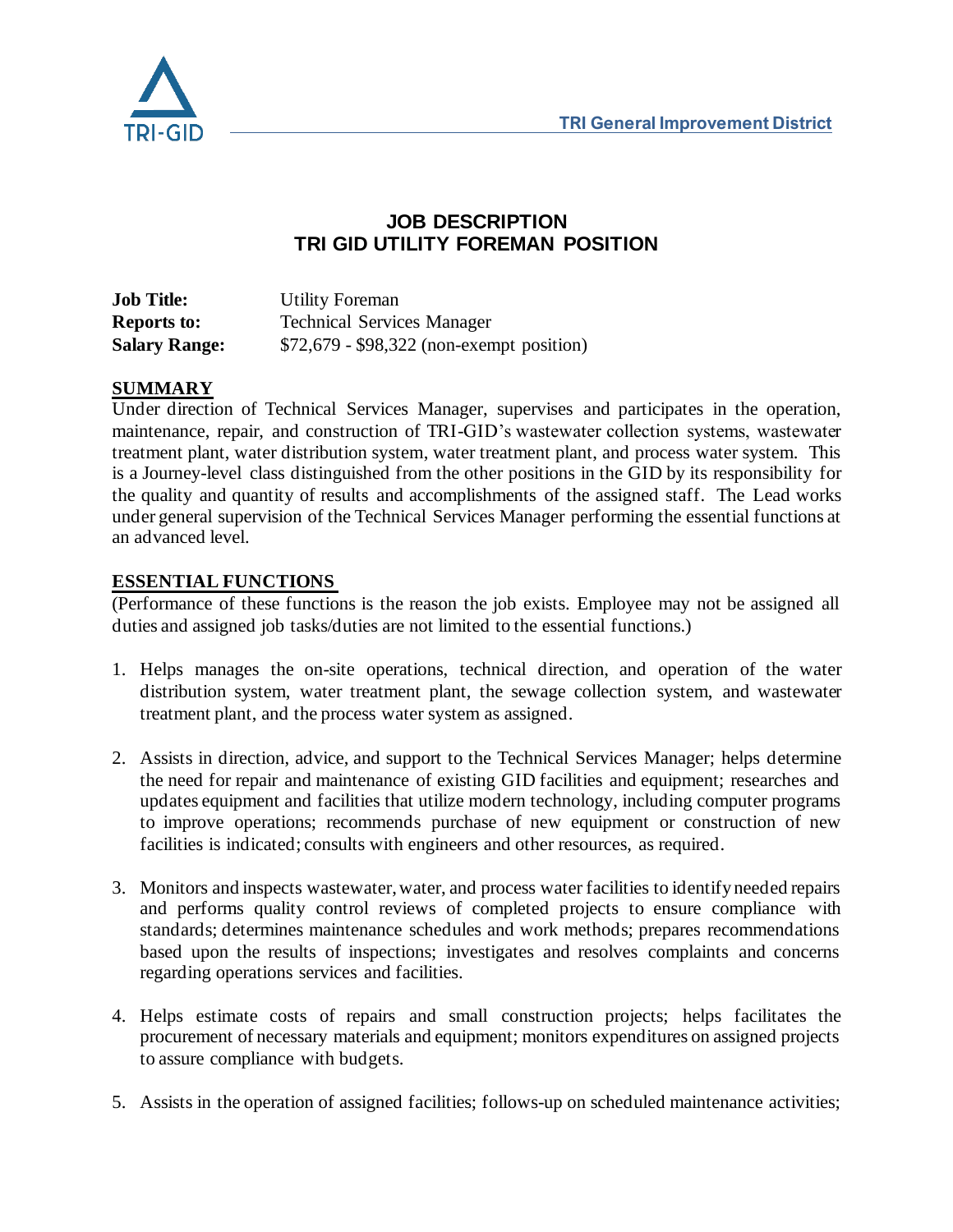

reviews daily activity records.

- 6. Maintains records and reports of system maintenance and repair activities, equipment usage; keeps records of time worked, equipment and supplies used, and conditions observed; controls the distribution and usage of tools and equipment.
- 7. Locates and marks and/or supervises location and marking of underground water, wastewater, and any other GID infrastructure.
- 8. Inspects facilities and observes field operations to assess conditions, needed work, and staff work performance; responds to emergencies and handles peak workloads by prioritizing projects and assigning staff.
- 9. Checks operation of gauges and recorders and performs routine maintenance on system instrumentation; maintains water storage facilities; maintains auxiliary generators; replaces filters and mechanical seals; maintains daily records.
- 10. Monitors water quality at treatment plants and in collection and distribution lines; collects samples of water at various points within the systems for lab analysis; performs routine tests on samples; checks flow data records and changes charts; records test results, gauge readings, and observed conditions; evaluates data to ensure proper operation of the treatment plants, wells, boosters, lift stations and any other GID owned infrastructure.
- 11. Reviews Operation and Maintenance manuals and makes appropriate changes as required; prepares and regularly reviews Standard and Emergency Operating Procedures (SOP's and EOP's); prepares and reviews the facility Emergency Response Plan; posts and controls the facility staff "required reading" boards.
- 12. Communicates with USEPA and NDEP as required.
- 13. Performs other duties and responsibilities as required.

#### **QUALIFICATIONS FOR EMPLOYMENT**

Knowledge of:

- Principles, practices, methods, and materials used in maintenance and operation of wastewater and water distribution.
- Knowledge of backflow and cross connection control.
- Equipment and tool safety and operating procedures for wastewater and water operations.
- Regulations governing the operation of municipal wastewater treatment facilities and the related collection, distribution, and storage facilities.
- Laboratory procedures for basic, routine test water systems plus related sample gathering and handling techniques; and occupational hazards and safety practices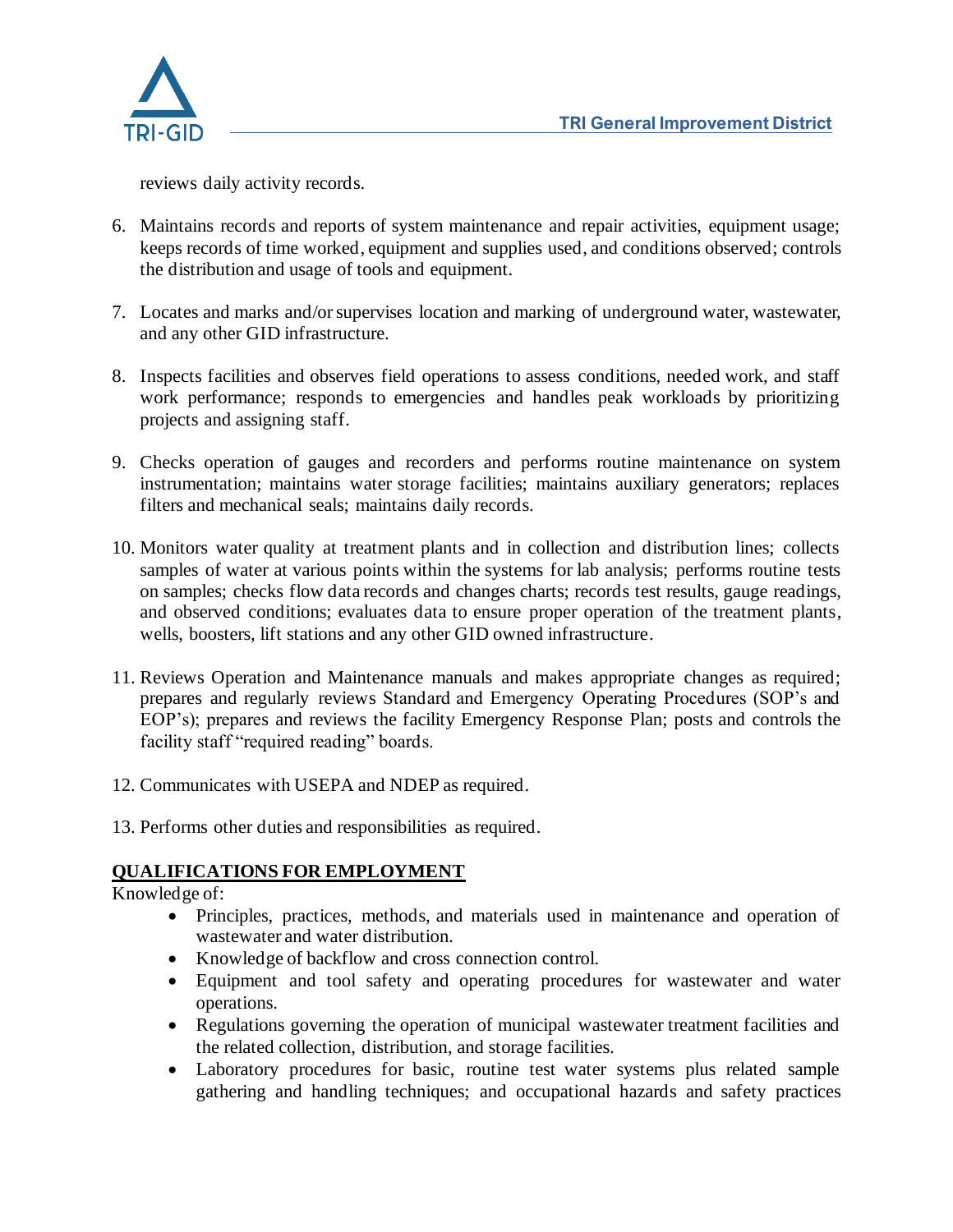

related to wastewater / water system operation, repair, and maintenance.

#### Ability to:

- Perform a variety of semi-skilled and skilled manual maintenance and construction tasks on treatment equipment and GID facilities.
- Maintain accurate and legible records of activities and conditions observed.
- Understand and follow written and verbal instructions.
- Read and follow diagrams.
- Perform basic arithmetic calculations.
- Safely operate a variety of equipment and tools.
- Work harmoniously and tactfully with other GID employees, contractors, and the public including individuals having complaints regarding GID services.
- Locate and repair problems with equipment, machinery, and water systems while working independently in the field.
- Operate construction equipment such as backhoes, loaders, and small cranes to excavate lines and make repairs to lines, pumps, and other facilities.
- Share information, as appropriate, consistent with city policy.
- Apply work methods consistent with regulations, department, and GID policies and procedures.
- Train new staff in work methods and equipment operation.
- Select alternatives and project the consequences of proposed actions; and, operate a personal computer.

## **EDUCATION AND EXPERIENCE**

Any combination of training, education and experience that would provide the required knowledge and abilities. A typical way to gain the required knowledge and ability is:

High school diploma or equivalent; plus

Five (5) years of experience in the operation and maintenance of wastewater/water distribution systems.

## **CERTIFICATIONS, LICENSES, REGISTRATIONS**

Must possess a valid Nevada Driver's license and may be required to obtain a valid commercial driver's license with a B and N endorsement within six months of written notice.

Must complete OSHA 10 certification within 90 days of employment.

Possess and maintain, or acquire within 12 months of the start date of employment, any two of the following certifications:

- State of Nevada Certified Wastewater Treatment Plant Operator Grade 3 certification
- State of Nevada Certified Water Treatment Operator Grade 3 certification
- State of Nevada Water Distribution Operator Grade 4 certification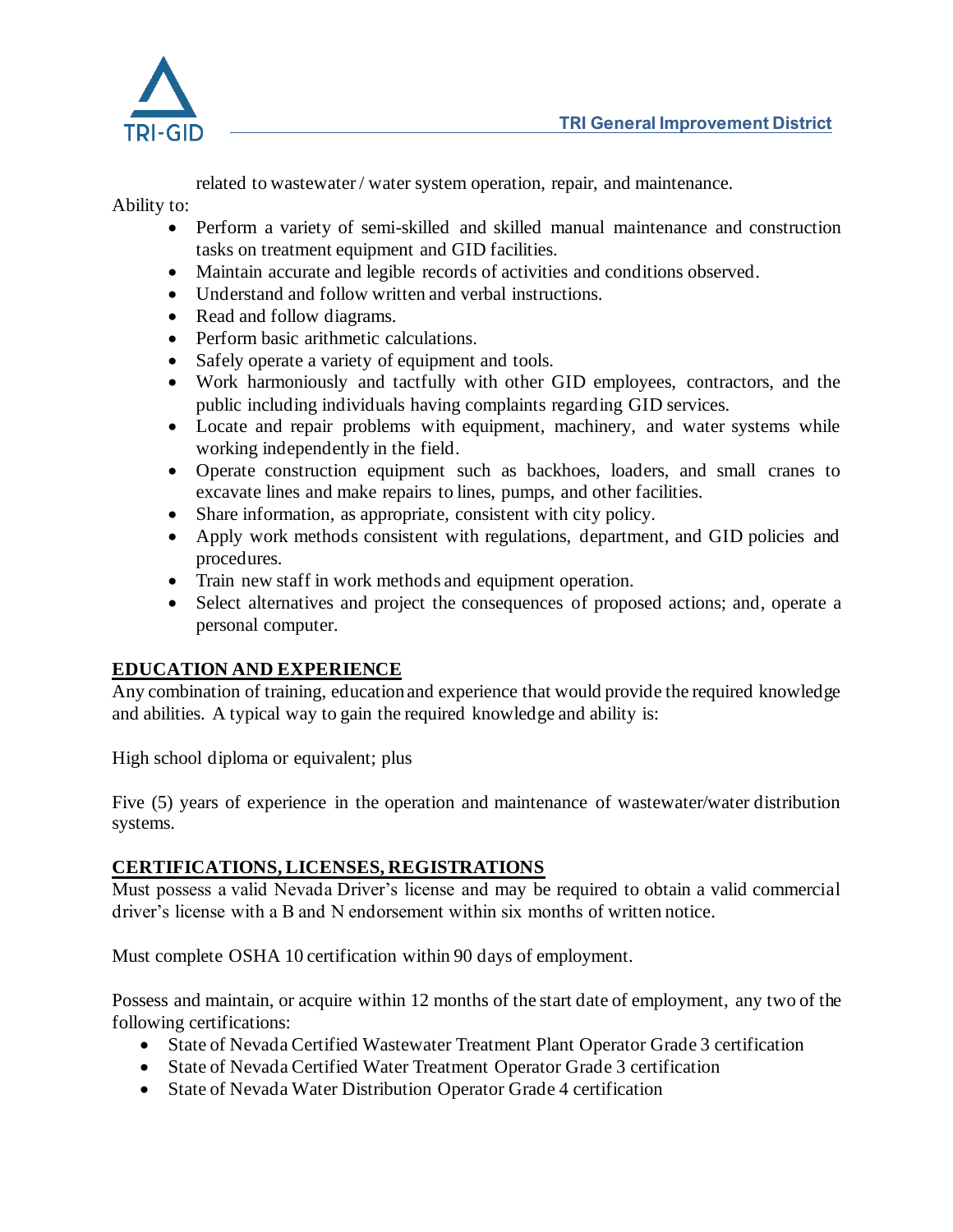

# **PHYSICAL DEMANDS AND WORKING CONDITIONS**

(The physical demands described here are representative of those that must be met by an employee to successfully perform the essential functions of the job. In compliance with applicable disabilities laws, reasonable accommodations may be provided for qualified individuals with a disability who require and request such accommodations. Incumbents and individuals who have been offered employment are encouraged to discuss potential accommodations with the employer.)

Strength, stamina, and dexterity to sit in vehicles operating on rough roads and rough surfaces for short periods of time each day; walk on uneven or slippery surfaces; perform heavy manual tasks using hand tools such as shovels and picks; perform repetitive motions including use of controls with hands and feet; climb up and down ladders to enter confined spaces and other areas; coordination and dexterity to adjust and make minor repairs to equipment; strength to lift and carry containers and equipment weighing up to 90 pounds; visual acuity sufficient to operate equipment and read gauges in a variety of lighting conditions, including bright light, low light, and low visibility conditions; depth perception sufficient to maneuver equipment and determine position of equipment components; ability to hear changes in operation of motors and other equipment; ability to perform physically demanding work for continuous and lengthy periods of time.

Work in outdoor and indoor environments with intermittent to frequent exposure each day to unpleasant elements such as vibrations, noise, dust, fumes and odors, dampness, raw sewage, noise levels, or extreme weather conditions including heat, rain, snow, cold and wind, and dust. Potential exposure to dangerous chemicals. Occasional work in regulated confined space and areas. Work is typically performed independently and may be in isolated geographic areas.

## **BENEFITS**

- Medical, dental and vision insurance
- Paid time off & holidays
- Public Employee Retirement System (PERS) participation

# **EQUAL OPPORTUNITY EMPLOYER**

TRI GID is an equal-opportunity employer. We cultivate and maintain a work environment that values the dignity of each individual. All qualified applicants will receive consideration for employment without regard to race, color, gender, sexual orientation, gender identity, religion, age, disability or national origin. All decisions affecting any terms and conditions of employment, including recruitment, hiring, assignment, training, compensation, promotion, salary, disciplinary action and an employee's caregiving responsibilities, will be made without regard to race, color, national origin, gender, sexual orientation, religion, age, disability, political affiliation, marital status, membership in an employee association, or any other protected status or category.